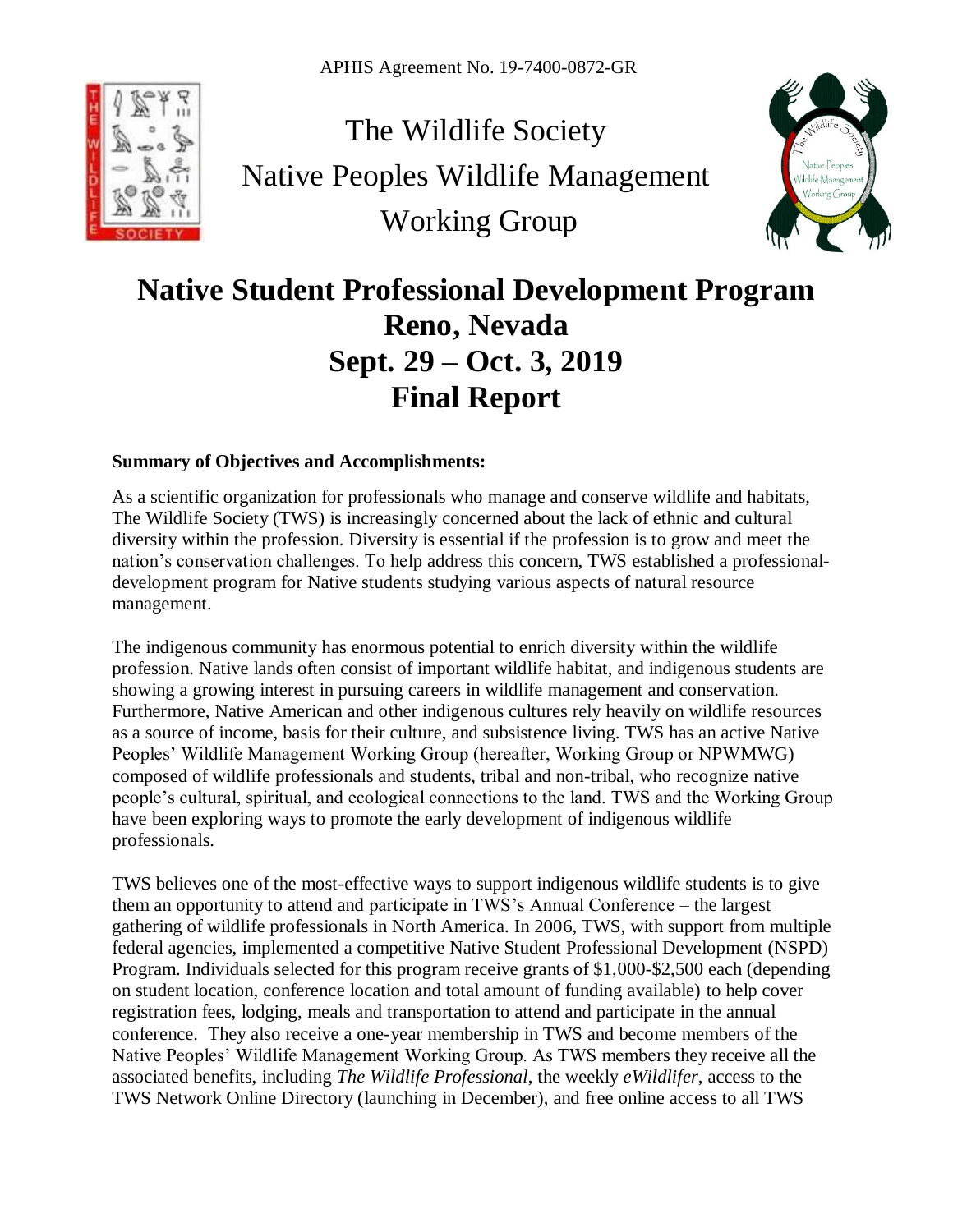journals (effective Jan. 1). Since its inception in 2006, the program has provided 123 indigenous students with professional development opportunities plus another 10 students in 2019.

The purpose of this APHIS grant was to provide Federal financial assistance to fund a symposium or provide funds for competitive students to participate in The Wildlife Society's 26th Annual Conference in Reno, Nevada.

# **Eligibility:**

Candidates must be self-identified members of a Native American, Native Hawaiian, First Nations, or indigenous tribe, and a recent grad (within 6 month) or currently enrolled in an undergraduate or graduate program in a relevant academic discipline such as wildlife biology or ecology. Applicants must display a record of academic excellence and a strong interest in pursuing a career in wildlife management or conservation.

## **Application:**

Flyers for the Professional Development Program (attached PDF) were sent out May 2019 with a due date in August 2019.

## **Selection:**

Qualified applicants are evaluated by a panel consisting of the Chair of the Native Peoples' Wildlife Management Working Group, two other working-group members, a TWS staff member, the Professional Development Program Coordinator, and at least one representative from other program partners, including the Native American Fish and Wildlife Society.

With an increase in funding from sponsors this year, the Native People's Wildlife Management Working Group had funding for 10 students to attend this year's conference.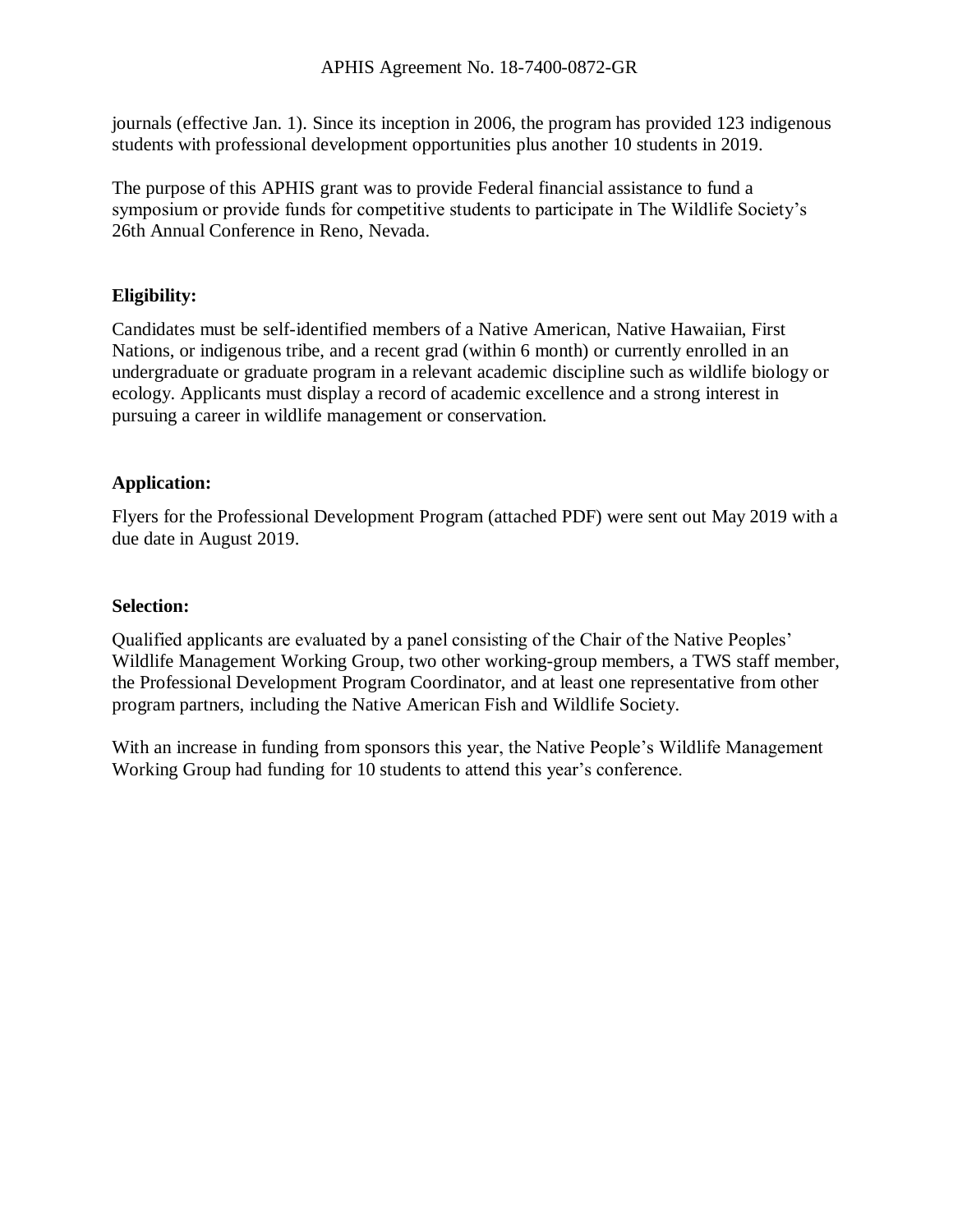

**2019 Native Student Professional Development Program participants**

Front (left to right): Amee Baier, Alana Wilcox, Ashley Archer (NPWMWG Chair), Sattie Whitefoot, Jeromalyn Santos, Deandra Jones, Serra Hoagland (NPWMWG past chair and NSPD past coordinator), Darrel Miller (TWS President 2019). Back row (left to right): Ty Werdel (NSPD coordinator), Kyle Dahlin, Jared Gregorini, Brandon Kittson, Mateen Hessami, and Alex Duncan.

Deandra Jones Navajo University of Arizona

Alex Duncan Chippewas of Nawash Lakehead University

Alana Wilcox Manitoba Metis University of Guelph Brandon Kittson Blackfeet University of Montana

Jared Gregorini Sault Ste. Marie Chippewa Michigan State University

Jeromalyn Santos Saipan - Pacific Islander University of Guam

Kyle Dahlin Native Hawaiian Purdue University

Mateen Hessami Wyandotte Nation UBC - Okanagan

Aimee Baier Sault Ste. Marie Chippewa Michigan State University

Sattie Whitefoot Yakama Salish Kootenai College